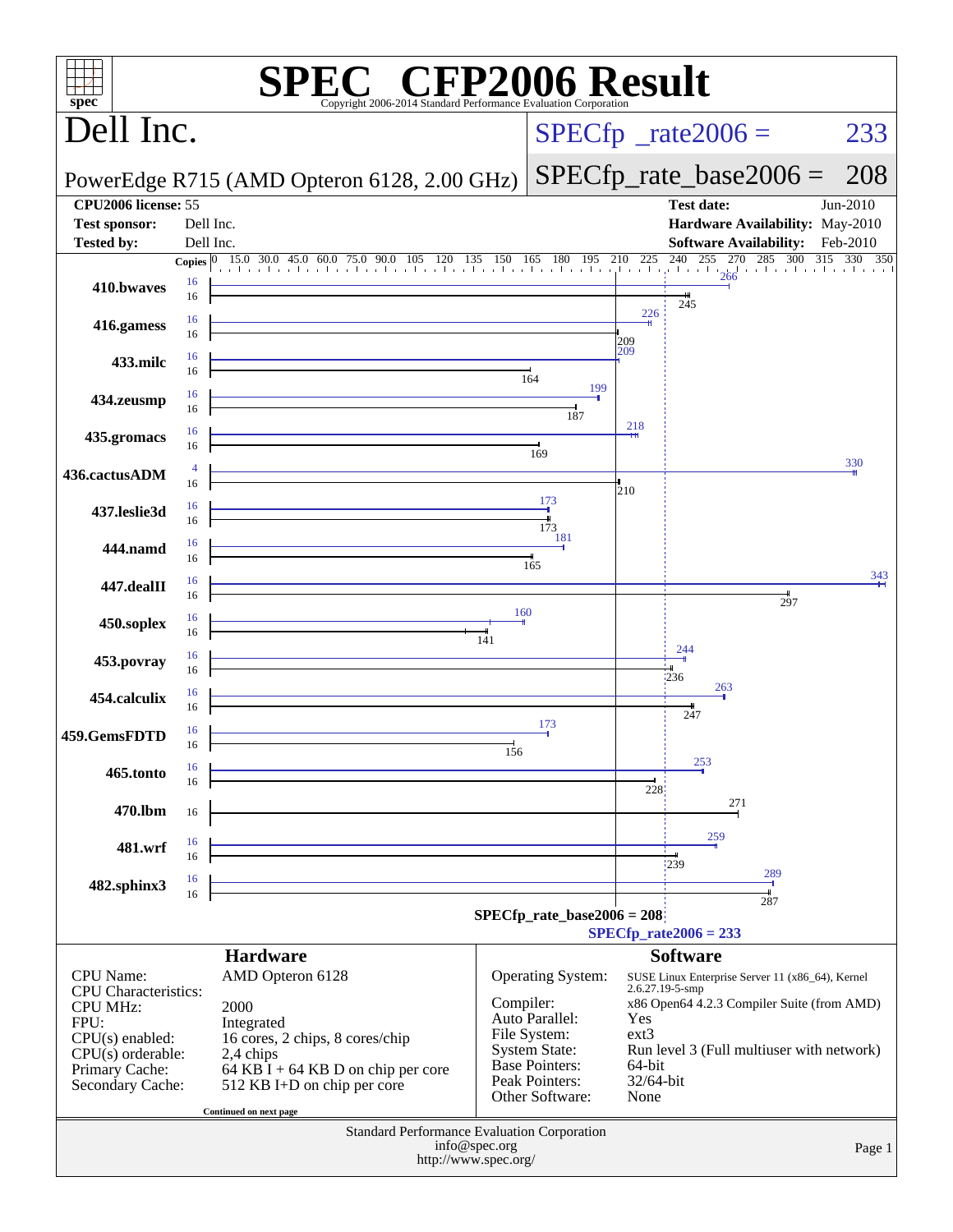

# Dell Inc.

## $SPECTp_rate2006 = 233$

PowerEdge R715 (AMD Opteron 6128, 2.00 GHz)

**[Test sponsor:](http://www.spec.org/auto/cpu2006/Docs/result-fields.html#Testsponsor)** Dell Inc. **[Hardware Availability:](http://www.spec.org/auto/cpu2006/Docs/result-fields.html#HardwareAvailability)** May-2010 **[Tested by:](http://www.spec.org/auto/cpu2006/Docs/result-fields.html#Testedby)** Dell Inc. **[Software Availability:](http://www.spec.org/auto/cpu2006/Docs/result-fields.html#SoftwareAvailability)** Feb-2010 [L3 Cache:](http://www.spec.org/auto/cpu2006/Docs/result-fields.html#L3Cache) 12 MB I+D on chip per chip, 6 MB shared / 4 cores<br>Other Cache: None [Other Cache:](http://www.spec.org/auto/cpu2006/Docs/result-fields.html#OtherCache) [Memory:](http://www.spec.org/auto/cpu2006/Docs/result-fields.html#Memory) 64 GB (16 x 4 GB DDR3-1333 DR RDIMM, CL9, ECC) [Disk Subsystem:](http://www.spec.org/auto/cpu2006/Docs/result-fields.html#DiskSubsystem) 1 x 148 GB 10000 RPM SAS [Other Hardware:](http://www.spec.org/auto/cpu2006/Docs/result-fields.html#OtherHardware) None

[SPECfp\\_rate\\_base2006 =](http://www.spec.org/auto/cpu2006/Docs/result-fields.html#SPECfpratebase2006) 208

**[CPU2006 license:](http://www.spec.org/auto/cpu2006/Docs/result-fields.html#CPU2006license)** 55 **[Test date:](http://www.spec.org/auto/cpu2006/Docs/result-fields.html#Testdate)** Jun-2010

## **[Results Table](http://www.spec.org/auto/cpu2006/Docs/result-fields.html#ResultsTable)**

|                      |               |                                                                                                          |            | <b>Base</b>    |       |                |            |               |                |              | <b>Peak</b>    |              |                |              |
|----------------------|---------------|----------------------------------------------------------------------------------------------------------|------------|----------------|-------|----------------|------------|---------------|----------------|--------------|----------------|--------------|----------------|--------------|
| <b>Benchmark</b>     | <b>Copies</b> | <b>Seconds</b>                                                                                           | Ratio      | <b>Seconds</b> | Ratio | <b>Seconds</b> | Ratio      | <b>Copies</b> | <b>Seconds</b> | <b>Ratio</b> | <b>Seconds</b> | <b>Ratio</b> | <b>Seconds</b> | <b>Ratio</b> |
| 410.bwayes           | 16            | 888                                                                                                      | 245        | 886            | 246   | 892            | 244        | 16            | 818            | 266          | 818            | 266          | 818            | 266          |
| 416.gamess           | 16            | 1502                                                                                                     | 209        | 1500           | 209   | 1502           | <b>209</b> | 16            | 1387           | 226          | 1396           | 224          | 1388           | 226          |
| $433$ .milc          | 16            | 896                                                                                                      | 164        | 895            | 164   | 895            | 164        | 16            | 701            | 209          | 702            | 209          | 701            | 209          |
| 434.zeusmp           | 16            | 777                                                                                                      | 187        | 776            | 188   | 778            | 187        | 16            | 730            | 199          | 732            | 199          | 734            | 198          |
| 435.gromacs          | 16            | 678                                                                                                      | 169        | 677            | 169   | 679            | 168        | 16            | 524            | 218          | 522            | 219          | 529            | 216          |
| 436.cactusADM        | 16            | 912                                                                                                      | <b>210</b> | 914            | 209   | 910            | <b>210</b> | 4             | 144            | 331          | 145            | 330          | 145            | 330          |
| 437.leslie3d         | 16            | 868                                                                                                      | 173        | 864            | 174   | 869            | 173        | 16            | 870            | 173          | 866            | 174          | 868            | 173          |
| 444.namd             | 16            | 780                                                                                                      | 165        | 777            | 165   | 776            | 165        | 16            | 710            | 181          | 708            | 181          | 708            | 181          |
| $ 447.\text{dealII}$ | 16            | 619                                                                                                      | 296        | 616            | 297   | 617            | 297        | 16            | 533            | 343          | 534            | 343          | 529            | 346          |
| $450$ .soplex        | 16            | 1021                                                                                                     | 131        | 945            | 141   | 940            | 142        | 16            | 930            | 143          | 832            | <b>160</b>   | 828            | 161          |
| $453$ . povray       | 16            | 360                                                                                                      | 236        | 360            | 236   | 360            | 237        | 16            | <u>349</u>     | 244          | 349            | 244          | 350            | 243          |
| 454.calculix         | 16            | 534                                                                                                      | 247        | 533            | 248   | 535            | 247        | 16            | 501            | 264          | 501            | 263          | 502            | 263          |
| 459.GemsFDTD         | 16            | 1090                                                                                                     | 156        | 1091           | 156   | 1090           | <b>156</b> | 16            | 982            | 173          | 982            | 173          | 980            | 173          |
| 465.tonto            | 16            | 690                                                                                                      | 228        | 691            | 228   | 691            | 228        | 16            | 623            | 253          | 623            | 253          | 624            | 252          |
| 470.1bm              | 16            | 812                                                                                                      | 271        | 813            | 270   | 813            | 271        | 16            | 812            | 271          | 813            | 270          | 813            | 271          |
| 481.wrf              | 16            | 746                                                                                                      | 240        | 749            | 239   | 749            | 239        | 16            | 688            | 260          | 691            | 259          | 689            | 259          |
| 482.sphinx3          | 16            | 1090                                                                                                     | 286        | 1086           | 287   | 1087           | 287        | 16            | 1081           | 289          | 1080           | 289          | 1081           | 288          |
|                      |               | Results appear in the order in which they were run. Bold underlined text indicates a median measurement. |            |                |       |                |            |               |                |              |                |              |                |              |

### **[Submit Notes](http://www.spec.org/auto/cpu2006/Docs/result-fields.html#SubmitNotes)**

The config file option 'submit' was used. 'numactl' was used to bind copies to the cores. See the configuration file for details.

## **[Operating System Notes](http://www.spec.org/auto/cpu2006/Docs/result-fields.html#OperatingSystemNotes)**

'ulimit -s unlimited' was used to set environment stack size was used to set environment locked pages in memory limit

Set vm/nr\_hugepages=14336 in /etc/sysctl.conf mount -t hugetlbfs nodev /mnt/hugepages

> Standard Performance Evaluation Corporation [info@spec.org](mailto:info@spec.org) <http://www.spec.org/>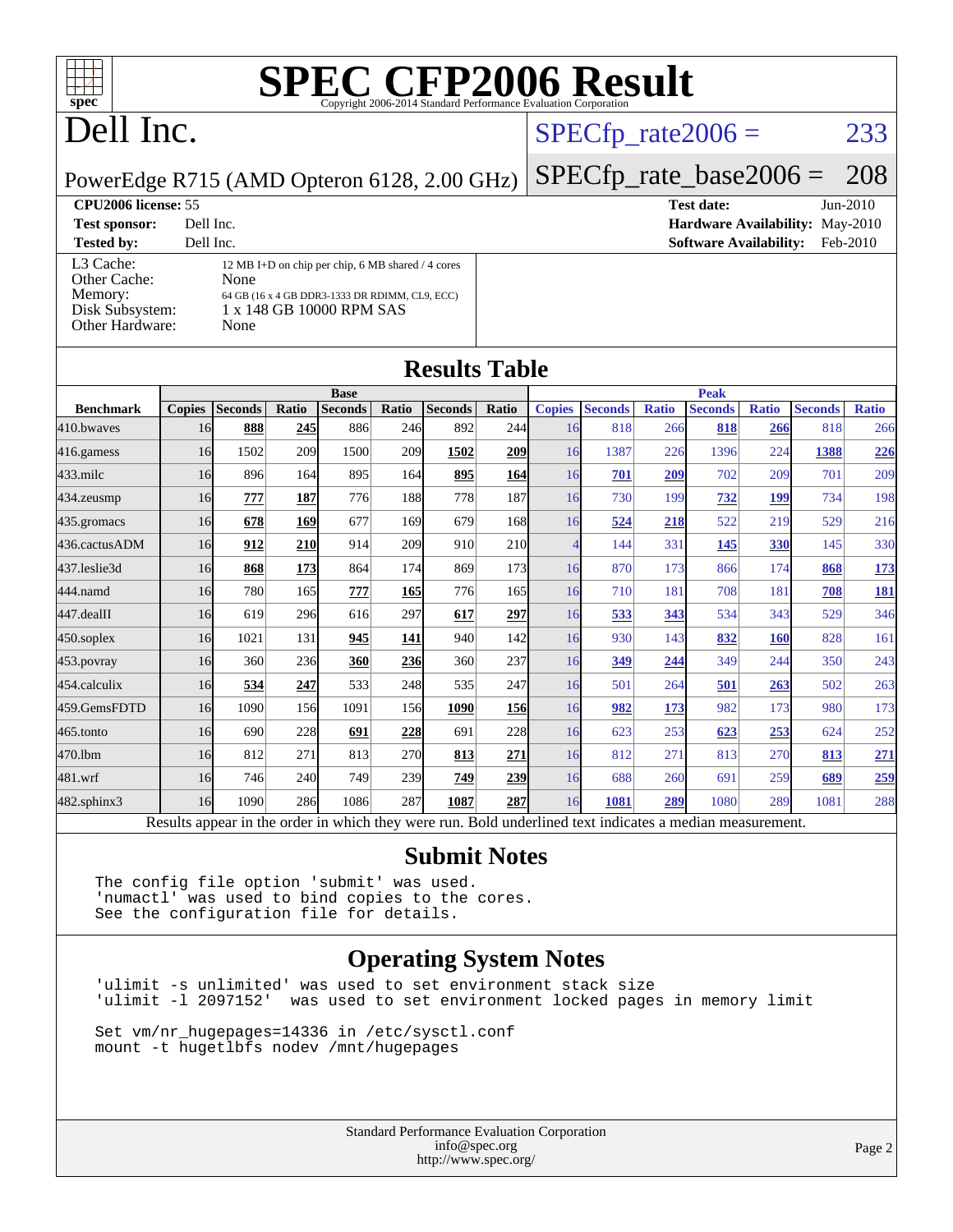

# Dell Inc.

 $SPECTp_rate2006 = 233$ 

[SPECfp\\_rate\\_base2006 =](http://www.spec.org/auto/cpu2006/Docs/result-fields.html#SPECfpratebase2006) 208

PowerEdge R715 (AMD Opteron 6128, 2.00 GHz)

**[Tested by:](http://www.spec.org/auto/cpu2006/Docs/result-fields.html#Testedby)** Dell Inc. **[Software Availability:](http://www.spec.org/auto/cpu2006/Docs/result-fields.html#SoftwareAvailability)** Feb-2010

**[CPU2006 license:](http://www.spec.org/auto/cpu2006/Docs/result-fields.html#CPU2006license)** 55 **[Test date:](http://www.spec.org/auto/cpu2006/Docs/result-fields.html#Testdate)** Jun-2010 **[Test sponsor:](http://www.spec.org/auto/cpu2006/Docs/result-fields.html#Testsponsor)** Dell Inc. **[Hardware Availability:](http://www.spec.org/auto/cpu2006/Docs/result-fields.html#HardwareAvailability)** May-2010

### **[General Notes](http://www.spec.org/auto/cpu2006/Docs/result-fields.html#GeneralNotes)**

Environment variables set by runspec before the start of the run: HUGETLB\_LIMIT = "896" LD\_LIBRARY\_PATH = "/cpu2006/amd1002mc-rate-revA-libs/64:/cpu2006/amd1002mc-rate-revA-libs/32" OMP\_NUM\_THREADS = "4"

The x86 Open64 Compiler Suite is only available from (and supported by) AMD at <http://developer.amd.com/cpu/open64>

Binaries were compiled on SLES10 SP2 with binutils 2.18

## **[Base Compiler Invocation](http://www.spec.org/auto/cpu2006/Docs/result-fields.html#BaseCompilerInvocation)**

[C benchmarks](http://www.spec.org/auto/cpu2006/Docs/result-fields.html#Cbenchmarks): [opencc](http://www.spec.org/cpu2006/results/res2010q3/cpu2006-20100705-12202.flags.html#user_CCbase_Fopencc)

[C++ benchmarks:](http://www.spec.org/auto/cpu2006/Docs/result-fields.html#CXXbenchmarks) [openCC](http://www.spec.org/cpu2006/results/res2010q3/cpu2006-20100705-12202.flags.html#user_CXXbase_FopenCC)

[Fortran benchmarks](http://www.spec.org/auto/cpu2006/Docs/result-fields.html#Fortranbenchmarks): [openf95](http://www.spec.org/cpu2006/results/res2010q3/cpu2006-20100705-12202.flags.html#user_FCbase_Fopenf95)

[Benchmarks using both Fortran and C](http://www.spec.org/auto/cpu2006/Docs/result-fields.html#BenchmarksusingbothFortranandC): [opencc](http://www.spec.org/cpu2006/results/res2010q3/cpu2006-20100705-12202.flags.html#user_CC_FCbase_Fopencc) [openf95](http://www.spec.org/cpu2006/results/res2010q3/cpu2006-20100705-12202.flags.html#user_CC_FCbase_Fopenf95)

## **[Base Portability Flags](http://www.spec.org/auto/cpu2006/Docs/result-fields.html#BasePortabilityFlags)**

| 410.bwaves: -DSPEC CPU LP64                           |                                                                |
|-------------------------------------------------------|----------------------------------------------------------------|
| 416.gamess: -DSPEC_CPU_LP64                           |                                                                |
| 433.milc: -DSPEC CPU LP64                             |                                                                |
| 434.zeusmp: -DSPEC_CPU_LP64                           |                                                                |
| 435.gromacs: -DSPEC_CPU_LP64                          |                                                                |
| 436.cactusADM: -DSPEC CPU LP64 -fno-second-underscore |                                                                |
| 437.leslie3d: -DSPEC CPU LP64                         |                                                                |
| 444.namd: -DSPEC CPU LP64                             |                                                                |
| 447.dealII: -DSPEC CPU LP64                           |                                                                |
| 450.soplex: -DSPEC_CPU_LP64                           |                                                                |
| 453.povray: -DSPEC_CPU_LP64                           |                                                                |
| 454.calculix: -DSPEC CPU LP64                         |                                                                |
| 459. GemsFDTD: - DSPEC CPU LP64                       |                                                                |
| 465.tonto: - DSPEC CPU LP64                           |                                                                |
| 470.1bm: - DSPEC CPU LP64                             |                                                                |
|                                                       | 481.wrf: -DSPEC_CPU_LP64 -DSPEC_CPU_LINUX -DSPEC_CPU_CASE_FLAG |
| -fno-second-underscore                                |                                                                |
| 482.sphinx3: -DSPEC CPU LP64                          |                                                                |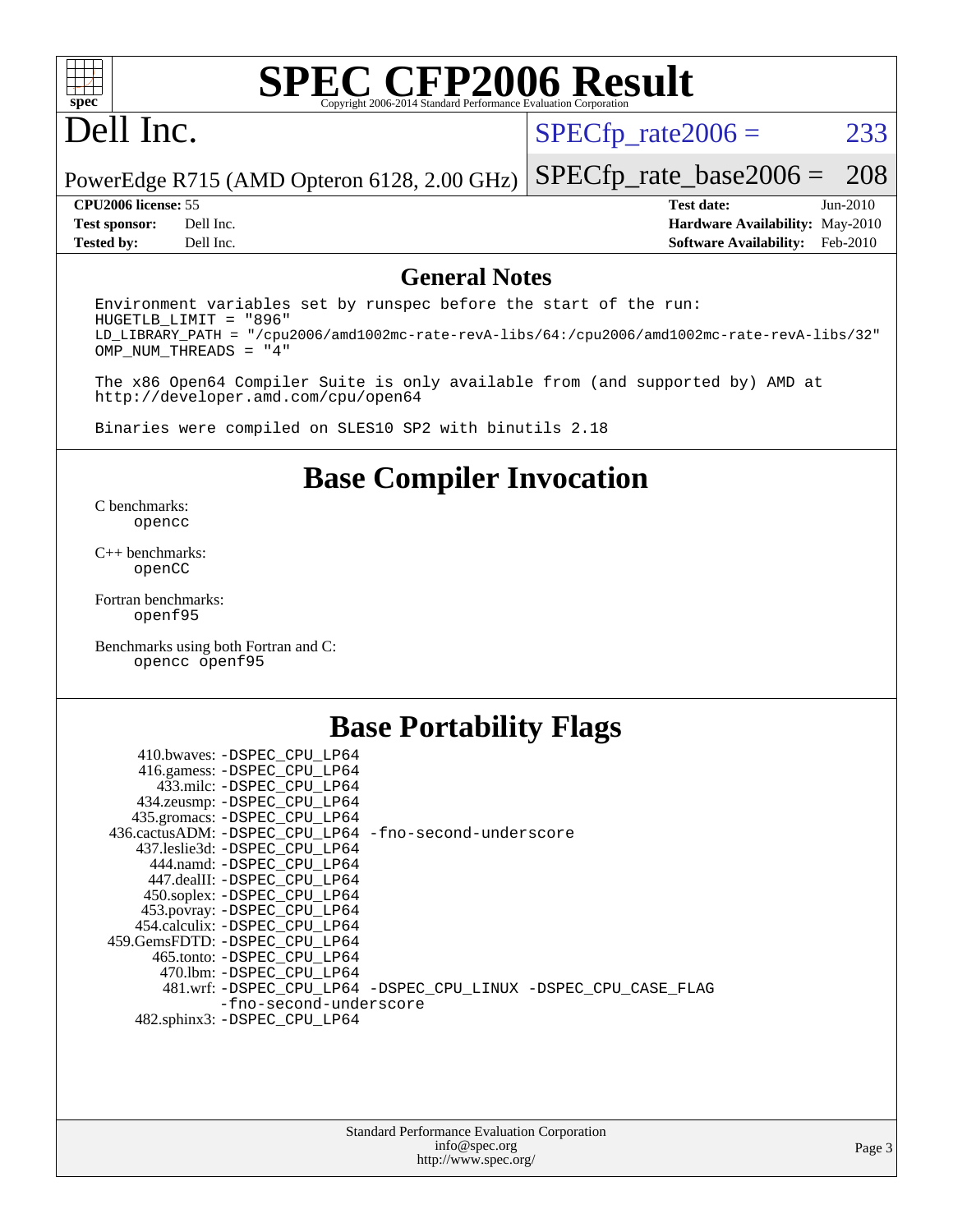

# Dell Inc.

 $SPECTp_rate2006 = 233$ 

PowerEdge R715 (AMD Opteron 6128, 2.00 GHz) [SPECfp\\_rate\\_base2006 =](http://www.spec.org/auto/cpu2006/Docs/result-fields.html#SPECfpratebase2006) 208

**[CPU2006 license:](http://www.spec.org/auto/cpu2006/Docs/result-fields.html#CPU2006license)** 55 **[Test date:](http://www.spec.org/auto/cpu2006/Docs/result-fields.html#Testdate)** Jun-2010 **[Test sponsor:](http://www.spec.org/auto/cpu2006/Docs/result-fields.html#Testsponsor)** Dell Inc. **[Hardware Availability:](http://www.spec.org/auto/cpu2006/Docs/result-fields.html#HardwareAvailability)** May-2010 **[Tested by:](http://www.spec.org/auto/cpu2006/Docs/result-fields.html#Testedby)** Dell Inc. **[Software Availability:](http://www.spec.org/auto/cpu2006/Docs/result-fields.html#SoftwareAvailability)** Feb-2010

# **[Base Optimization Flags](http://www.spec.org/auto/cpu2006/Docs/result-fields.html#BaseOptimizationFlags)**

[C benchmarks](http://www.spec.org/auto/cpu2006/Docs/result-fields.html#Cbenchmarks):

[-march=barcelona](http://www.spec.org/cpu2006/results/res2010q3/cpu2006-20100705-12202.flags.html#user_CCbase_F-march_8ea39521cada96f307a04d0b8b9c6ffb) [-mso](http://www.spec.org/cpu2006/results/res2010q3/cpu2006-20100705-12202.flags.html#user_CCbase_F-mso) [-Ofast](http://www.spec.org/cpu2006/results/res2010q3/cpu2006-20100705-12202.flags.html#user_CCbase_F-Ofast) [-OPT:malloc\\_alg=1](http://www.spec.org/cpu2006/results/res2010q3/cpu2006-20100705-12202.flags.html#user_CCbase_F-OPT:malloc_algorithm_58733815edefaa612c2ed769b716daa0) [-HP:bdt=2m](http://www.spec.org/cpu2006/results/res2010q3/cpu2006-20100705-12202.flags.html#user_CCbase_F-HUGEPAGE_99eaea9f74400395f9f16774d1aed5d7)

[C++ benchmarks:](http://www.spec.org/auto/cpu2006/Docs/result-fields.html#CXXbenchmarks)

[-march=barcelona](http://www.spec.org/cpu2006/results/res2010q3/cpu2006-20100705-12202.flags.html#user_CXXbase_F-march_8ea39521cada96f307a04d0b8b9c6ffb) [-mso](http://www.spec.org/cpu2006/results/res2010q3/cpu2006-20100705-12202.flags.html#user_CXXbase_F-mso) [-Ofast](http://www.spec.org/cpu2006/results/res2010q3/cpu2006-20100705-12202.flags.html#user_CXXbase_F-Ofast) [-static](http://www.spec.org/cpu2006/results/res2010q3/cpu2006-20100705-12202.flags.html#user_CXXbase_F-static) [-INLINE:aggressive=on](http://www.spec.org/cpu2006/results/res2010q3/cpu2006-20100705-12202.flags.html#user_CXXbase_F-INLINE:aggressive_e14807c0a1e56a6a83cb25ab07c7ae8a) [-OPT:malloc\\_alg=1](http://www.spec.org/cpu2006/results/res2010q3/cpu2006-20100705-12202.flags.html#user_CXXbase_F-OPT:malloc_algorithm_58733815edefaa612c2ed769b716daa0) [-HP:bdt=2m](http://www.spec.org/cpu2006/results/res2010q3/cpu2006-20100705-12202.flags.html#user_CXXbase_F-HUGEPAGE_99eaea9f74400395f9f16774d1aed5d7)

[Fortran benchmarks](http://www.spec.org/auto/cpu2006/Docs/result-fields.html#Fortranbenchmarks): [-march=barcelona](http://www.spec.org/cpu2006/results/res2010q3/cpu2006-20100705-12202.flags.html#user_FCbase_F-march_8ea39521cada96f307a04d0b8b9c6ffb) [-mso](http://www.spec.org/cpu2006/results/res2010q3/cpu2006-20100705-12202.flags.html#user_FCbase_F-mso) [-Ofast](http://www.spec.org/cpu2006/results/res2010q3/cpu2006-20100705-12202.flags.html#user_FCbase_F-Ofast) [-HP](http://www.spec.org/cpu2006/results/res2010q3/cpu2006-20100705-12202.flags.html#user_FCbase_F-HUGEPAGE_5df7ddc958063186306345596c5e7dc3)

[Benchmarks using both Fortran and C](http://www.spec.org/auto/cpu2006/Docs/result-fields.html#BenchmarksusingbothFortranandC): [-march=barcelona](http://www.spec.org/cpu2006/results/res2010q3/cpu2006-20100705-12202.flags.html#user_CC_FCbase_F-march_8ea39521cada96f307a04d0b8b9c6ffb) [-mso](http://www.spec.org/cpu2006/results/res2010q3/cpu2006-20100705-12202.flags.html#user_CC_FCbase_F-mso) [-Ofast](http://www.spec.org/cpu2006/results/res2010q3/cpu2006-20100705-12202.flags.html#user_CC_FCbase_F-Ofast) [-OPT:malloc\\_alg=1](http://www.spec.org/cpu2006/results/res2010q3/cpu2006-20100705-12202.flags.html#user_CC_FCbase_F-OPT:malloc_algorithm_58733815edefaa612c2ed769b716daa0) [-HP:bdt=2m](http://www.spec.org/cpu2006/results/res2010q3/cpu2006-20100705-12202.flags.html#user_CC_FCbase_F-HUGEPAGE_99eaea9f74400395f9f16774d1aed5d7) [-HP](http://www.spec.org/cpu2006/results/res2010q3/cpu2006-20100705-12202.flags.html#user_CC_FCbase_F-HUGEPAGE_5df7ddc958063186306345596c5e7dc3)

# **[Peak Compiler Invocation](http://www.spec.org/auto/cpu2006/Docs/result-fields.html#PeakCompilerInvocation)**

[C benchmarks](http://www.spec.org/auto/cpu2006/Docs/result-fields.html#Cbenchmarks): [opencc](http://www.spec.org/cpu2006/results/res2010q3/cpu2006-20100705-12202.flags.html#user_CCpeak_Fopencc)

[C++ benchmarks:](http://www.spec.org/auto/cpu2006/Docs/result-fields.html#CXXbenchmarks) [openCC](http://www.spec.org/cpu2006/results/res2010q3/cpu2006-20100705-12202.flags.html#user_CXXpeak_FopenCC)

[Fortran benchmarks](http://www.spec.org/auto/cpu2006/Docs/result-fields.html#Fortranbenchmarks): [openf95](http://www.spec.org/cpu2006/results/res2010q3/cpu2006-20100705-12202.flags.html#user_FCpeak_Fopenf95)

[Benchmarks using both Fortran and C](http://www.spec.org/auto/cpu2006/Docs/result-fields.html#BenchmarksusingbothFortranandC): [opencc](http://www.spec.org/cpu2006/results/res2010q3/cpu2006-20100705-12202.flags.html#user_CC_FCpeak_Fopencc) [openf95](http://www.spec.org/cpu2006/results/res2010q3/cpu2006-20100705-12202.flags.html#user_CC_FCpeak_Fopenf95)

# **[Peak Portability Flags](http://www.spec.org/auto/cpu2006/Docs/result-fields.html#PeakPortabilityFlags)**

| 410.bwaves: -DSPEC CPU LP64                           |                                                                |
|-------------------------------------------------------|----------------------------------------------------------------|
| 416.gamess: -DSPEC_CPU_LP64                           |                                                                |
| 433.milc: -DSPEC CPU LP64                             |                                                                |
| 434.zeusmp: -DSPEC_CPU_LP64                           |                                                                |
| 435.gromacs: -DSPEC_CPU_LP64                          |                                                                |
| 436.cactusADM: -DSPEC CPU LP64 -fno-second-underscore |                                                                |
| 437.leslie3d: -DSPEC CPU LP64                         |                                                                |
| 444.namd: -DSPEC CPU LP64                             |                                                                |
| 453.povray: -DSPEC_CPU_LP64                           |                                                                |
| 454.calculix: - DSPEC CPU LP64                        |                                                                |
| 459.GemsFDTD: -DSPEC CPU LP64                         |                                                                |
| 465.tonto: - DSPEC CPU LP64                           |                                                                |
| 470.1bm: - DSPEC CPU LP64                             |                                                                |
|                                                       | 481.wrf: -DSPEC_CPU_LP64 -DSPEC_CPU_LINUX -DSPEC_CPU_CASE_FLAG |
| -fno-second-underscore                                |                                                                |
| 482.sphinx3: -DSPEC CPU LP64                          |                                                                |
|                                                       |                                                                |

Standard Performance Evaluation Corporation [info@spec.org](mailto:info@spec.org) <http://www.spec.org/>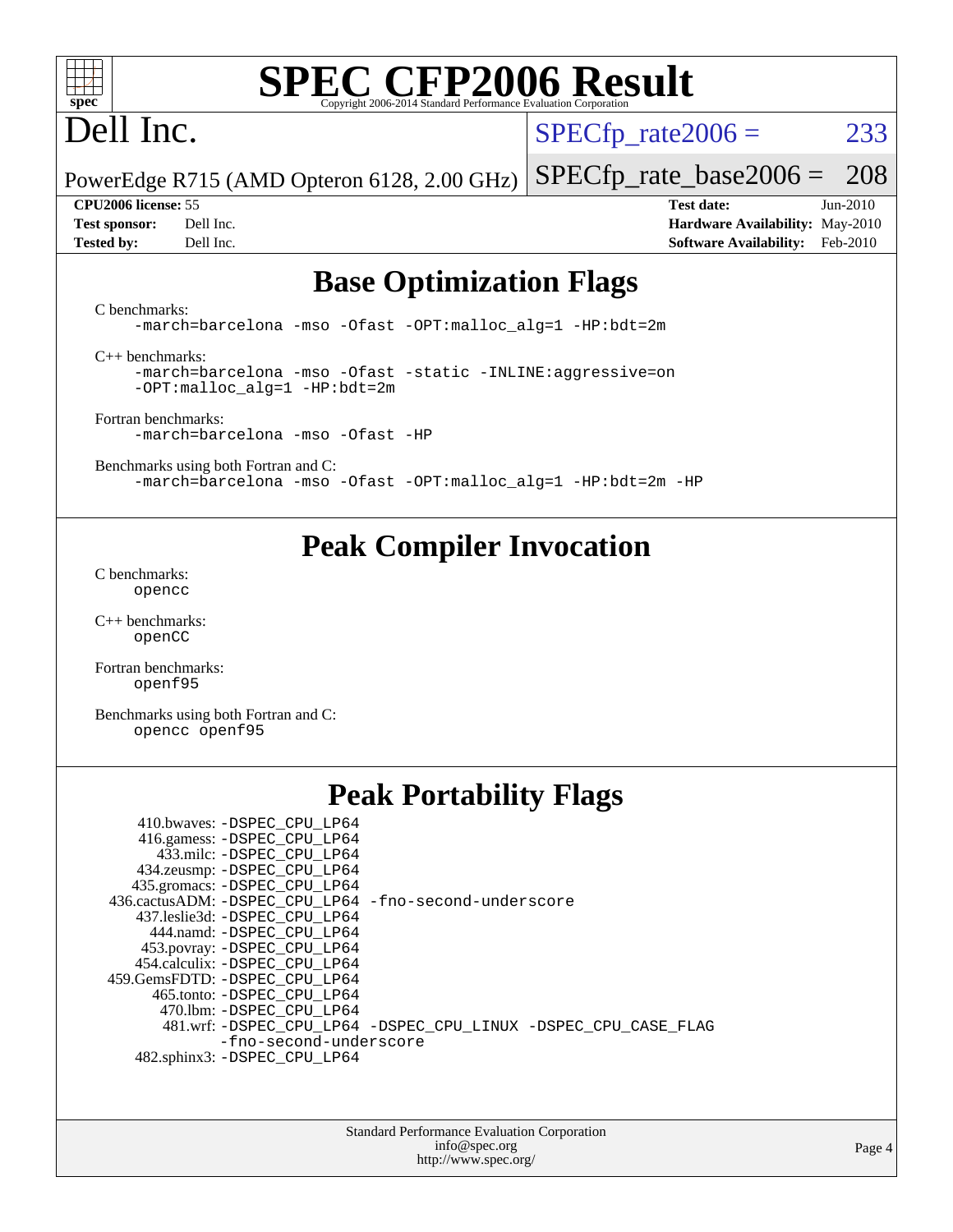

# Dell Inc.

 $SPECTp\_rate2006 = 233$ 

[SPECfp\\_rate\\_base2006 =](http://www.spec.org/auto/cpu2006/Docs/result-fields.html#SPECfpratebase2006) 208

PowerEdge R715 (AMD Opteron 6128, 2.00 GHz)

**[Tested by:](http://www.spec.org/auto/cpu2006/Docs/result-fields.html#Testedby)** Dell Inc. **[Software Availability:](http://www.spec.org/auto/cpu2006/Docs/result-fields.html#SoftwareAvailability)** Feb-2010

**[CPU2006 license:](http://www.spec.org/auto/cpu2006/Docs/result-fields.html#CPU2006license)** 55 **[Test date:](http://www.spec.org/auto/cpu2006/Docs/result-fields.html#Testdate)** Jun-2010 **[Test sponsor:](http://www.spec.org/auto/cpu2006/Docs/result-fields.html#Testsponsor)** Dell Inc. **[Hardware Availability:](http://www.spec.org/auto/cpu2006/Docs/result-fields.html#HardwareAvailability)** May-2010

# **[Peak Optimization Flags](http://www.spec.org/auto/cpu2006/Docs/result-fields.html#PeakOptimizationFlags)**

### [C benchmarks](http://www.spec.org/auto/cpu2006/Docs/result-fields.html#Cbenchmarks):

 433.milc: [-march=barcelona](http://www.spec.org/cpu2006/results/res2010q3/cpu2006-20100705-12202.flags.html#user_peakCCLD433_milc_F-march_8ea39521cada96f307a04d0b8b9c6ffb) [-mso](http://www.spec.org/cpu2006/results/res2010q3/cpu2006-20100705-12202.flags.html#user_peakCCLD433_milc_F-mso) [-Ofast](http://www.spec.org/cpu2006/results/res2010q3/cpu2006-20100705-12202.flags.html#user_peakCOPTIMIZE433_milc_F-Ofast) [-CG:movnti=1](http://www.spec.org/cpu2006/results/res2010q3/cpu2006-20100705-12202.flags.html#user_peakCOPTIMIZE433_milc_F-CG:movnti_c5191dc1f6da57382570e339f0143b6b) [-CG:local\\_sched\\_alg=1](http://www.spec.org/cpu2006/results/res2010q3/cpu2006-20100705-12202.flags.html#user_peakCOPTIMIZE433_milc_F-CG:local_sched_alg_2175ca61f1a2717f1ec57b14995b9e7a) [-CG:locs\\_shallow\\_depth=1](http://www.spec.org/cpu2006/results/res2010q3/cpu2006-20100705-12202.flags.html#user_peakCOPTIMIZE433_milc_F-CG:locs_shallow_depth_ec0a53d3def1c53dcd5985fc16cc23f2) [-HP:bdt=2m:heap=2m](http://www.spec.org/cpu2006/results/res2010q3/cpu2006-20100705-12202.flags.html#user_peakCOPTIMIZE433_milc_F-HUGEPAGE_855e97383b49831f390a2af16fe7202f) [-LNO:prefetch=3](http://www.spec.org/cpu2006/results/res2010q3/cpu2006-20100705-12202.flags.html#user_peakCOPTIMIZE433_milc_F-LNO:prefetch_73b5a9400a8f80d6e23f06aa34f07c5f)

 $470$ .lbm: basepeak = yes

 482.sphinx3: [-march=barcelona](http://www.spec.org/cpu2006/results/res2010q3/cpu2006-20100705-12202.flags.html#user_peakCCLD482_sphinx3_F-march_8ea39521cada96f307a04d0b8b9c6ffb) [-mso](http://www.spec.org/cpu2006/results/res2010q3/cpu2006-20100705-12202.flags.html#user_peakCCLD482_sphinx3_F-mso) [-fb\\_create fbdata](http://www.spec.org/cpu2006/results/res2010q3/cpu2006-20100705-12202.flags.html#user_peakPASS1_CFLAGSPASS1_LDFLAGS482_sphinx3_F-fb_create_filename)(pass 1) [-fb\\_opt fbdata](http://www.spec.org/cpu2006/results/res2010q3/cpu2006-20100705-12202.flags.html#user_peakPASS2_CFLAGSPASS2_LDFLAGS482_sphinx3_F-fb_opt_filename)(pass 2) [-Ofast](http://www.spec.org/cpu2006/results/res2010q3/cpu2006-20100705-12202.flags.html#user_peakCOPTIMIZE482_sphinx3_F-Ofast) [-OPT:malloc\\_alg=2](http://www.spec.org/cpu2006/results/res2010q3/cpu2006-20100705-12202.flags.html#user_peakCOPTIMIZE482_sphinx3_F-OPT:malloc_algorithm_e62903d0840423b2a5cd674766328c33) [-CG:sse\\_cse\\_regs=0](http://www.spec.org/cpu2006/results/res2010q3/cpu2006-20100705-12202.flags.html#user_peakCOPTIMIZE482_sphinx3_F-CG:sse_cse_regs_7df8d7006fcaae90aa34e4c541216ae1) [-CG:locs\\_shallow\\_depth=1](http://www.spec.org/cpu2006/results/res2010q3/cpu2006-20100705-12202.flags.html#user_peakCOPTIMIZE482_sphinx3_F-CG:locs_shallow_depth_ec0a53d3def1c53dcd5985fc16cc23f2) [-CG:cmp\\_peep=on](http://www.spec.org/cpu2006/results/res2010q3/cpu2006-20100705-12202.flags.html#user_peakCOPTIMIZE482_sphinx3_F-CG:cmp_peep_ab90c979e95bee1f1f617a32622424ed) [-CG:local\\_sched\\_alg=1](http://www.spec.org/cpu2006/results/res2010q3/cpu2006-20100705-12202.flags.html#user_peakCOPTIMIZE482_sphinx3_F-CG:local_sched_alg_2175ca61f1a2717f1ec57b14995b9e7a) [-INLINE:aggressive=on](http://www.spec.org/cpu2006/results/res2010q3/cpu2006-20100705-12202.flags.html#user_peakCOPTIMIZE482_sphinx3_F-INLINE:aggressive_e14807c0a1e56a6a83cb25ab07c7ae8a)

### [C++ benchmarks:](http://www.spec.org/auto/cpu2006/Docs/result-fields.html#CXXbenchmarks)

 444.namd: [-march=barcelona](http://www.spec.org/cpu2006/results/res2010q3/cpu2006-20100705-12202.flags.html#user_peakCXXLD444_namd_F-march_8ea39521cada96f307a04d0b8b9c6ffb) [-mso](http://www.spec.org/cpu2006/results/res2010q3/cpu2006-20100705-12202.flags.html#user_peakCXXLD444_namd_F-mso) [-fb\\_create fbdata](http://www.spec.org/cpu2006/results/res2010q3/cpu2006-20100705-12202.flags.html#user_peakPASS1_CXXFLAGSPASS1_LDFLAGS444_namd_F-fb_create_filename)(pass 1) [-fb\\_opt fbdata](http://www.spec.org/cpu2006/results/res2010q3/cpu2006-20100705-12202.flags.html#user_peakPASS2_CXXFLAGSPASS2_LDFLAGS444_namd_F-fb_opt_filename)(pass 2) [-Ofast](http://www.spec.org/cpu2006/results/res2010q3/cpu2006-20100705-12202.flags.html#user_peakCXXOPTIMIZE444_namd_F-Ofast) [-LNO:ignore\\_feedback=off](http://www.spec.org/cpu2006/results/res2010q3/cpu2006-20100705-12202.flags.html#user_peakCXXOPTIMIZE444_namd_F-LNO:ignore_feedback_1d6d06f39185b277a955c10dfd0a9a73) [-CG:local\\_sched\\_alg=2](http://www.spec.org/cpu2006/results/res2010q3/cpu2006-20100705-12202.flags.html#user_peakCXXOPTIMIZE444_namd_F-CG:local_sched_alg_7e9cde87db6e5e7117cdd873e1f958ca) [-CG:load\\_exe=0](http://www.spec.org/cpu2006/results/res2010q3/cpu2006-20100705-12202.flags.html#user_peakCXXOPTIMIZE444_namd_F-CG:load_exe_274d025dc8e91b4834366e9e44cd78e3) [-CG:compute\\_to=on](http://www.spec.org/cpu2006/results/res2010q3/cpu2006-20100705-12202.flags.html#user_peakCXXOPTIMIZE444_namd_F-CG:compute_to_596c30b399a79f0675b006ae34a185eb) [-OPT:unroll\\_size=256](http://www.spec.org/cpu2006/results/res2010q3/cpu2006-20100705-12202.flags.html#user_peakCXXOPTIMIZE444_namd_F-OPT:unroll_size_dfa492f42f50f580c3837c8b22d14f27) [-fno-exceptions](http://www.spec.org/cpu2006/results/res2010q3/cpu2006-20100705-12202.flags.html#user_peakCXXOPTIMIZE444_namd_F-fexceptions) [-HP:bdt=2m:heap=2m](http://www.spec.org/cpu2006/results/res2010q3/cpu2006-20100705-12202.flags.html#user_peakCXXOPTIMIZE444_namd_F-HUGEPAGE_855e97383b49831f390a2af16fe7202f)

 447.dealII: [-march=barcelona](http://www.spec.org/cpu2006/results/res2010q3/cpu2006-20100705-12202.flags.html#user_peakCXXLD447_dealII_F-march_8ea39521cada96f307a04d0b8b9c6ffb) [-mso](http://www.spec.org/cpu2006/results/res2010q3/cpu2006-20100705-12202.flags.html#user_peakCXXLD447_dealII_F-mso) [-Ofast](http://www.spec.org/cpu2006/results/res2010q3/cpu2006-20100705-12202.flags.html#user_peakCXXOPTIMIZE447_dealII_F-Ofast) [-static](http://www.spec.org/cpu2006/results/res2010q3/cpu2006-20100705-12202.flags.html#user_peakCXXOPTIMIZE447_dealII_F-static) [-INLINE:aggressive=on](http://www.spec.org/cpu2006/results/res2010q3/cpu2006-20100705-12202.flags.html#user_peakCXXOPTIMIZE447_dealII_F-INLINE:aggressive_e14807c0a1e56a6a83cb25ab07c7ae8a) [-LNO:opt=0](http://www.spec.org/cpu2006/results/res2010q3/cpu2006-20100705-12202.flags.html#user_peakCXXOPTIMIZE447_dealII_F-LNO:opt_b91e8b13d06f45039299c6496cc69a5f) [-fno-emit-exceptions](http://www.spec.org/cpu2006/results/res2010q3/cpu2006-20100705-12202.flags.html#user_peakCXXOPTIMIZE447_dealII_F-fno-emit-exceptions) [-m32](http://www.spec.org/cpu2006/results/res2010q3/cpu2006-20100705-12202.flags.html#user_peakCXXOPTIMIZE447_dealII_F-m32) [-OPT:unroll\\_times\\_max=8](http://www.spec.org/cpu2006/results/res2010q3/cpu2006-20100705-12202.flags.html#user_peakCXXOPTIMIZE447_dealII_F-OPT:unroll_times_max_1ad8852298ca2c36a68b2d007aae0e22) [-OPT:unroll\\_size=256](http://www.spec.org/cpu2006/results/res2010q3/cpu2006-20100705-12202.flags.html#user_peakCXXOPTIMIZE447_dealII_F-OPT:unroll_size_dfa492f42f50f580c3837c8b22d14f27) [-OPT:unroll\\_level=2](http://www.spec.org/cpu2006/results/res2010q3/cpu2006-20100705-12202.flags.html#user_peakCXXOPTIMIZE447_dealII_F-OPT:unroll_level_2cd767e66711a193dd7aad8ffe1e4d20) [-HP:bdt=2m:heap=2m](http://www.spec.org/cpu2006/results/res2010q3/cpu2006-20100705-12202.flags.html#user_peakCXXOPTIMIZE447_dealII_F-HUGEPAGE_855e97383b49831f390a2af16fe7202f) [-GRA:unspill=on](http://www.spec.org/cpu2006/results/res2010q3/cpu2006-20100705-12202.flags.html#user_peakCXXOPTIMIZE447_dealII_F-GRA:unspill_1a6c98043856890311246be72b057593) [-CG:cmp\\_peep=on](http://www.spec.org/cpu2006/results/res2010q3/cpu2006-20100705-12202.flags.html#user_peakCXXOPTIMIZE447_dealII_F-CG:cmp_peep_ab90c979e95bee1f1f617a32622424ed) [-TENV:frame\\_pointer=off](http://www.spec.org/cpu2006/results/res2010q3/cpu2006-20100705-12202.flags.html#user_peakCXXOPTIMIZE447_dealII_F-TENV:frame_pointer_2e92068e13bfe2cecb58286df627594f)

 450.soplex: [-march=barcelona](http://www.spec.org/cpu2006/results/res2010q3/cpu2006-20100705-12202.flags.html#user_peakCXXLD450_soplex_F-march_8ea39521cada96f307a04d0b8b9c6ffb) [-mso](http://www.spec.org/cpu2006/results/res2010q3/cpu2006-20100705-12202.flags.html#user_peakCXXLD450_soplex_F-mso) [-fb\\_create fbdata](http://www.spec.org/cpu2006/results/res2010q3/cpu2006-20100705-12202.flags.html#user_peakPASS1_CXXFLAGSPASS1_LDFLAGS450_soplex_F-fb_create_filename)(pass 1)  $-fb$  opt fbdata(pass 2) [-O3](http://www.spec.org/cpu2006/results/res2010q3/cpu2006-20100705-12202.flags.html#user_peakCXXOPTIMIZE450_soplex_F-O3) [-INLINE:aggressive=on](http://www.spec.org/cpu2006/results/res2010q3/cpu2006-20100705-12202.flags.html#user_peakCXXOPTIMIZE450_soplex_F-INLINE:aggressive_e14807c0a1e56a6a83cb25ab07c7ae8a) [-OPT:IEEE\\_arith=3](http://www.spec.org/cpu2006/results/res2010q3/cpu2006-20100705-12202.flags.html#user_peakCXXOPTIMIZE450_soplex_F-OPT:IEEE_arith_deed7f378bba536bb15e5525c2cfff5d) [-OPT:IEEE\\_NaN\\_Inf=off](http://www.spec.org/cpu2006/results/res2010q3/cpu2006-20100705-12202.flags.html#user_peakCXXOPTIMIZE450_soplex_F-OPT:IEEE_NaN_Inf_a80561cd0dc061d93d55cc50467065f5) [-OPT:fold\\_unsigned\\_relops=on](http://www.spec.org/cpu2006/results/res2010q3/cpu2006-20100705-12202.flags.html#user_peakCXXOPTIMIZE450_soplex_F-OPT:fold_unsigned_relops_3472896f4df6f05453f457c244d9ad64) [-OPT:malloc\\_alg=1](http://www.spec.org/cpu2006/results/res2010q3/cpu2006-20100705-12202.flags.html#user_peakCXXOPTIMIZE450_soplex_F-OPT:malloc_algorithm_58733815edefaa612c2ed769b716daa0) [-CG:load\\_exe=0](http://www.spec.org/cpu2006/results/res2010q3/cpu2006-20100705-12202.flags.html#user_peakCXXOPTIMIZE450_soplex_F-CG:load_exe_274d025dc8e91b4834366e9e44cd78e3) [-fno-exceptions](http://www.spec.org/cpu2006/results/res2010q3/cpu2006-20100705-12202.flags.html#user_peakCXXOPTIMIZE450_soplex_F-fexceptions) [-m32](http://www.spec.org/cpu2006/results/res2010q3/cpu2006-20100705-12202.flags.html#user_peakCXXOPTIMIZE450_soplex_F-m32) [-HP:bdt=2m](http://www.spec.org/cpu2006/results/res2010q3/cpu2006-20100705-12202.flags.html#user_peakCXXOPTIMIZE450_soplex_F-HUGEPAGE_99eaea9f74400395f9f16774d1aed5d7)

 453.povray: [-march=barcelona](http://www.spec.org/cpu2006/results/res2010q3/cpu2006-20100705-12202.flags.html#user_peakCXXLD453_povray_F-march_8ea39521cada96f307a04d0b8b9c6ffb) [-mso](http://www.spec.org/cpu2006/results/res2010q3/cpu2006-20100705-12202.flags.html#user_peakCXXLD453_povray_F-mso) [-fb\\_create fbdata](http://www.spec.org/cpu2006/results/res2010q3/cpu2006-20100705-12202.flags.html#user_peakPASS1_CXXFLAGSPASS1_LDFLAGS453_povray_F-fb_create_filename)(pass 1) -fb opt fbdata(pass 2) [-Ofast](http://www.spec.org/cpu2006/results/res2010q3/cpu2006-20100705-12202.flags.html#user_peakCXXOPTIMIZE453_povray_F-Ofast) [-INLINE:aggressive=on](http://www.spec.org/cpu2006/results/res2010q3/cpu2006-20100705-12202.flags.html#user_peakCXXOPTIMIZE453_povray_F-INLINE:aggressive_e14807c0a1e56a6a83cb25ab07c7ae8a)

[Fortran benchmarks](http://www.spec.org/auto/cpu2006/Docs/result-fields.html#Fortranbenchmarks):

 410.bwaves: [-march=barcelona](http://www.spec.org/cpu2006/results/res2010q3/cpu2006-20100705-12202.flags.html#user_peakFCLD410_bwaves_F-march_8ea39521cada96f307a04d0b8b9c6ffb) [-mso](http://www.spec.org/cpu2006/results/res2010q3/cpu2006-20100705-12202.flags.html#user_peakFCLD410_bwaves_F-mso) [-O3](http://www.spec.org/cpu2006/results/res2010q3/cpu2006-20100705-12202.flags.html#user_peakFOPTIMIZE410_bwaves_F-O3) [-OPT:Ofast](http://www.spec.org/cpu2006/results/res2010q3/cpu2006-20100705-12202.flags.html#user_peakFOPTIMIZE410_bwaves_F-OPT:Ofast) [-OPT:treeheight=on](http://www.spec.org/cpu2006/results/res2010q3/cpu2006-20100705-12202.flags.html#user_peakFOPTIMIZE410_bwaves_F-OPT:treeheight_cfc70e9aefb9f92101ba198ff7377f7c) [-LNO:blocking=off](http://www.spec.org/cpu2006/results/res2010q3/cpu2006-20100705-12202.flags.html#user_peakFOPTIMIZE410_bwaves_F-LNO:blocking_806f5758a3ec85ed57cd5625787129f2) [-LNO:prefetch\\_ahead=5](http://www.spec.org/cpu2006/results/res2010q3/cpu2006-20100705-12202.flags.html#user_peakFOPTIMIZE410_bwaves_F-LNO:prefetch_ahead_c59c70d489a430be6e6f849be2b84ce8) [-LNO:ignore\\_feedback=off](http://www.spec.org/cpu2006/results/res2010q3/cpu2006-20100705-12202.flags.html#user_peakFOPTIMIZE410_bwaves_F-LNO:ignore_feedback_1d6d06f39185b277a955c10dfd0a9a73) [-WOPT:aggstr=0](http://www.spec.org/cpu2006/results/res2010q3/cpu2006-20100705-12202.flags.html#user_peakFOPTIMIZE410_bwaves_F-WOPT:aggstr_e9f678663e612582e440992a3901d0b4) [-HP:bdt=2m:heap=2m](http://www.spec.org/cpu2006/results/res2010q3/cpu2006-20100705-12202.flags.html#user_peakFOPTIMIZE410_bwaves_F-HUGEPAGE_855e97383b49831f390a2af16fe7202f) [-CG:cmp\\_peep=on](http://www.spec.org/cpu2006/results/res2010q3/cpu2006-20100705-12202.flags.html#user_peakFOPTIMIZE410_bwaves_F-CG:cmp_peep_ab90c979e95bee1f1f617a32622424ed)

 416.gamess: [-march=barcelona](http://www.spec.org/cpu2006/results/res2010q3/cpu2006-20100705-12202.flags.html#user_peakFCLD416_gamess_F-march_8ea39521cada96f307a04d0b8b9c6ffb) [-mso](http://www.spec.org/cpu2006/results/res2010q3/cpu2006-20100705-12202.flags.html#user_peakFCLD416_gamess_F-mso) [-fb\\_create fbdata](http://www.spec.org/cpu2006/results/res2010q3/cpu2006-20100705-12202.flags.html#user_peakPASS1_FFLAGSPASS1_LDFLAGS416_gamess_F-fb_create_filename)(pass 1) [-fb\\_opt fbdata](http://www.spec.org/cpu2006/results/res2010q3/cpu2006-20100705-12202.flags.html#user_peakPASS2_FFLAGSPASS2_LDFLAGS416_gamess_F-fb_opt_filename)(pass 2) [-O3](http://www.spec.org/cpu2006/results/res2010q3/cpu2006-20100705-12202.flags.html#user_peakFOPTIMIZE416_gamess_F-O3) [-LNO:fu=6](http://www.spec.org/cpu2006/results/res2010q3/cpu2006-20100705-12202.flags.html#user_peakFOPTIMIZE416_gamess_F-LNO:full_unroll_3286c2d175e5cd3c391f9ebb1917057c) [-LNO:blocking=0](http://www.spec.org/cpu2006/results/res2010q3/cpu2006-20100705-12202.flags.html#user_peakFOPTIMIZE416_gamess_F-LNO:blocking_f05bf6a7a6c1d0fdc72c448778ff5994) [-LNO:prefetch=0](http://www.spec.org/cpu2006/results/res2010q3/cpu2006-20100705-12202.flags.html#user_peakFOPTIMIZE416_gamess_F-LNO:prefetch_697fbd9f9feab3edac5397fc7beec995) [-OPT:Ofast](http://www.spec.org/cpu2006/results/res2010q3/cpu2006-20100705-12202.flags.html#user_peakFOPTIMIZE416_gamess_F-OPT:Ofast) [-OPT:ro=3](http://www.spec.org/cpu2006/results/res2010q3/cpu2006-20100705-12202.flags.html#user_peakFOPTIMIZE416_gamess_F-OPT:ro_df424ac2b688fef46f512566ef2e1c44) [-OPT:unroll\\_size=256](http://www.spec.org/cpu2006/results/res2010q3/cpu2006-20100705-12202.flags.html#user_peakFOPTIMIZE416_gamess_F-OPT:unroll_size_dfa492f42f50f580c3837c8b22d14f27) [-HP:bdt=2m:heap=2m](http://www.spec.org/cpu2006/results/res2010q3/cpu2006-20100705-12202.flags.html#user_peakFOPTIMIZE416_gamess_F-HUGEPAGE_855e97383b49831f390a2af16fe7202f)

```
 434.zeusmp: -march=barcelona -mso -Ofast -LNO:blocking=off
-LNO:interchange=off -OPT:treeheight=on -OPT:unroll_size=256
-CG:cmp_peep=on -GRA:prioritize_by_density=on -HP
```
Continued on next page

Standard Performance Evaluation Corporation [info@spec.org](mailto:info@spec.org) <http://www.spec.org/>